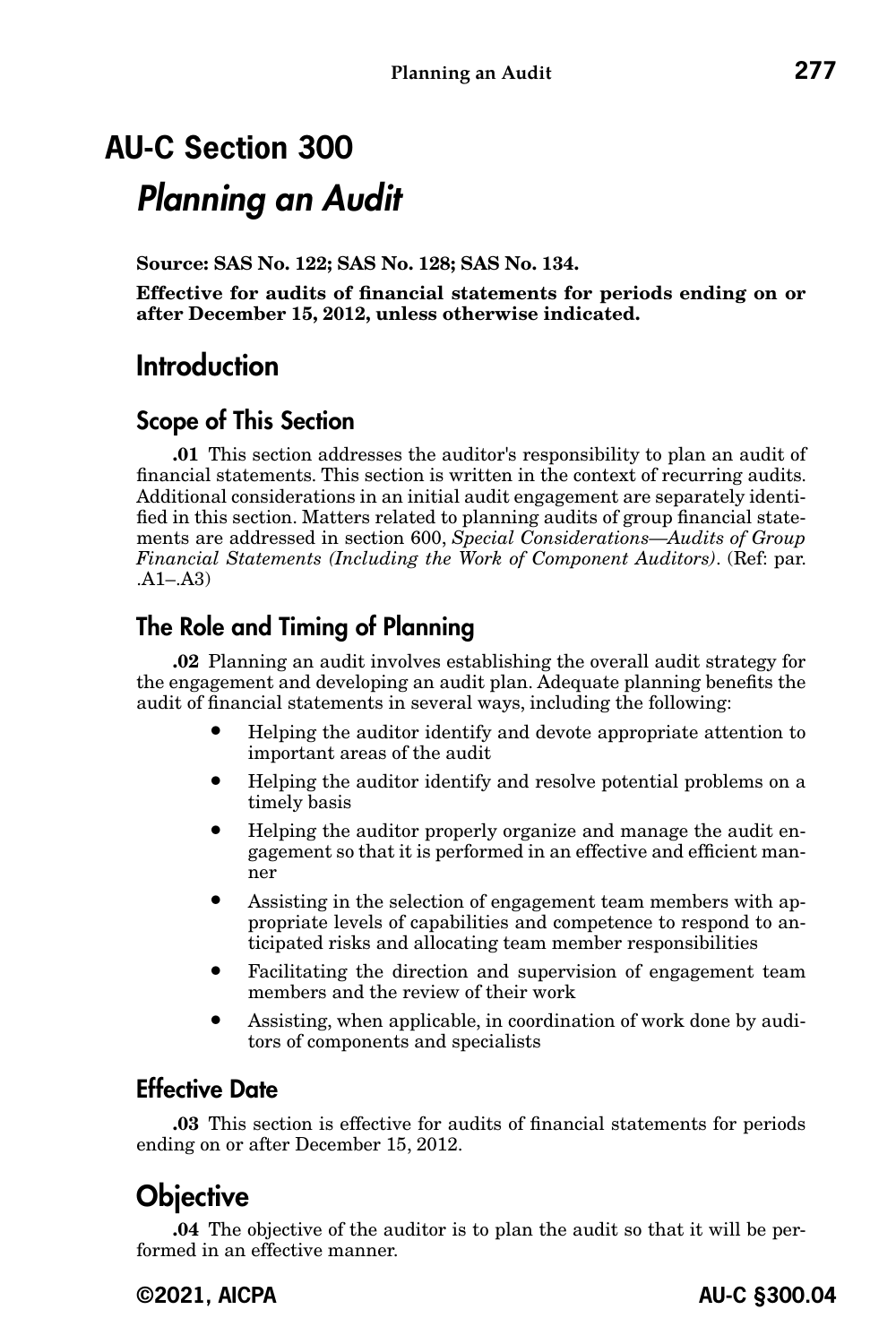## **Requirements**

## **Involvement of Key Engagement Team Members**

**.05** The engagement partner and other key members of the engagement team should be involved in planning the audit, including planning and participating in the discussion among engagement team members. (Ref: par. .A4–.A5)

## **Preliminary Engagement Activities**

**.06** The auditor should undertake the following activities at the beginning of the current audit engagement:

- *a.* Performing procedures required by section 220, *Quality Control for an Engagement Conducted in Accordance With Generally Accepted Auditing Standards*, regarding the continuance of the client relationship and the specific audit engagement
- *b.* Evaluating compliance with relevant ethical requirements in accordance with section 220
- *c.* Establishing an understanding of the terms of the engagement as required by section 210, *Terms of Engagement* (Ref: par. .A6–.A8)

## **Planning Activities**

**.07** The auditor should establish an overall audit strategy that sets the scope, timing, and direction of the audit and that guides the development of the audit plan.

**.08** In establishing the overall audit strategy, the auditor should

- *a.* identify the characteristics of the engagement that define its scope;
- *b.* ascertain the reporting objectives of the engagement in order to plan the timing of the audit and the nature of the communications required;
- *c.* consider the factors that, in the auditor's professional judgment, are significant in directing the engagement team's efforts;
- *d.* consider the results of preliminary engagement activities and, when applicable, whether knowledge gained on other engagements performed by the engagement partner for the entity is relevant; and
- *e.* ascertain the nature, timing, and extent of resources necessary to perform the engagement. (Ref: par. .A9–.A13)

**.09** The auditor should develop an audit plan that includes a description of the following:

- *a.* The nature and extent of planned risk assessment procedures, as determined under section 315, *Understanding the Entity and Its Environment and Assessing the Risks of Material Misstatement*
- *b.* The nature, timing, and extent of planned further audit procedures at the relevant assertion level, as determined under section 330, *Performing Audit Procedures in Response to Assessed Risks and Evaluating the Audit Evidence Obtained*

**AU-C §300.05 ©2021, AICPA**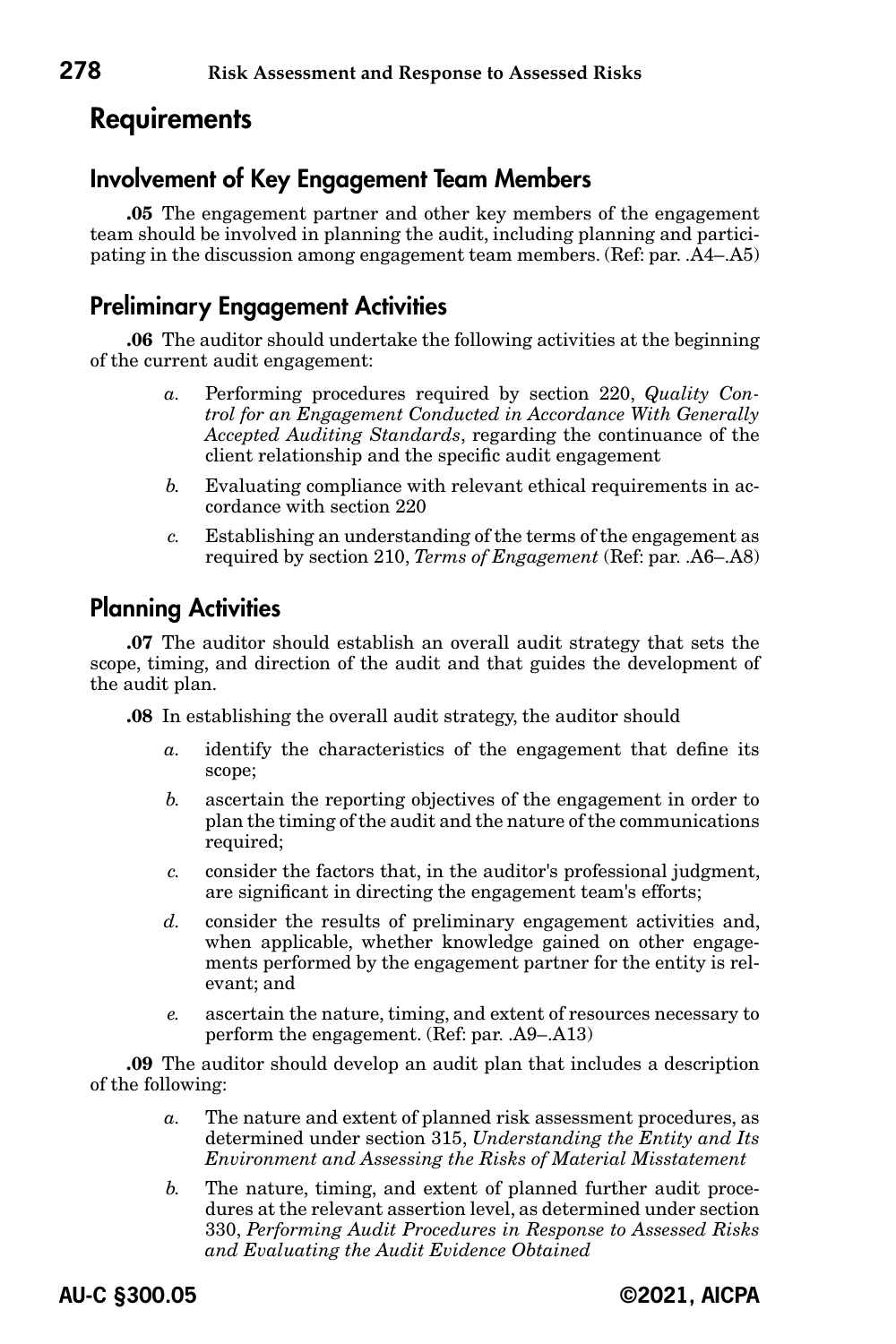*c.* Other planned audit procedures that are required to be carried out so that the engagement complies with generally accepted auditing standards (Ref: par. .A14–.A16)

**.10** The auditor should update and change the overall audit strategy and audit plan, as necessary, during the course of the audit. (Ref: par. .A17)

**.11** The auditor should plan the nature, timing, and extent of direction and supervision of engagement team members and the review of their work. (Ref: par. .A18–.A19)

## **Determining the Extent of Involvement of Professionals Possessing Specialized Skills**

**.12** The auditor should consider whether specialized skills are needed in performing the audit. If specialized skills are needed, the auditor should seek the assistance of a professional possessing such skills, who either may be on the auditor's staff or an outside professional.<sup>1</sup> In such circumstances, the auditor should have sufficient knowledge to communicate the objectives of the other professional's work; evaluate whether the specified audit procedures will meet the auditor's objectives; and evaluate the results of the audit procedures applied as they relate to the nature, timing, and extent of further planned audit procedures. Section 620, *Using the Work of an Auditor's Specialist*, addresses the auditor's use of the work of specialists in an audit. (Ref: par. .A20–.A21)

## **Additional Considerations in Initial Audit Engagements**

**.13** The auditor should undertake the following activities prior to starting an initial audit:

- *a.* Performing procedures required by section 220
- *b.* Communicating with the predecessor auditor when there has been a change of auditors, in accordance with section  $210^2$  (Ref: par. .A22)

#### **Documentation**

**.14** The auditor should include in the audit documentation the following:<sup>3</sup>

- *a.* The overall audit strategy
- *b.* The audit plan
- *c.* Any significant changes made during the audit engagement to the overall audit strategy or the audit plan and the reasons for such changes (Ref: par. .A23–.A26)

## **Application and Other Explanatory Material**

## **The Role and Timing of Planning (Ref: par. .01)**

**.A1** The nature and extent of planning activities will vary according to the size and complexity of the entity, the key engagement team members' previous

<sup>1</sup> Paragraph .16 of section 220, *Quality Control for an Engagement Conducted in Accordance With Generally Accepted Auditing Standards*.

<sup>2</sup> Paragraph .11 of section 210, *Terms of Engagement*.

<sup>3</sup> Paragraphs .08–.12 and .A8 of section 230, *Audit Documentation*.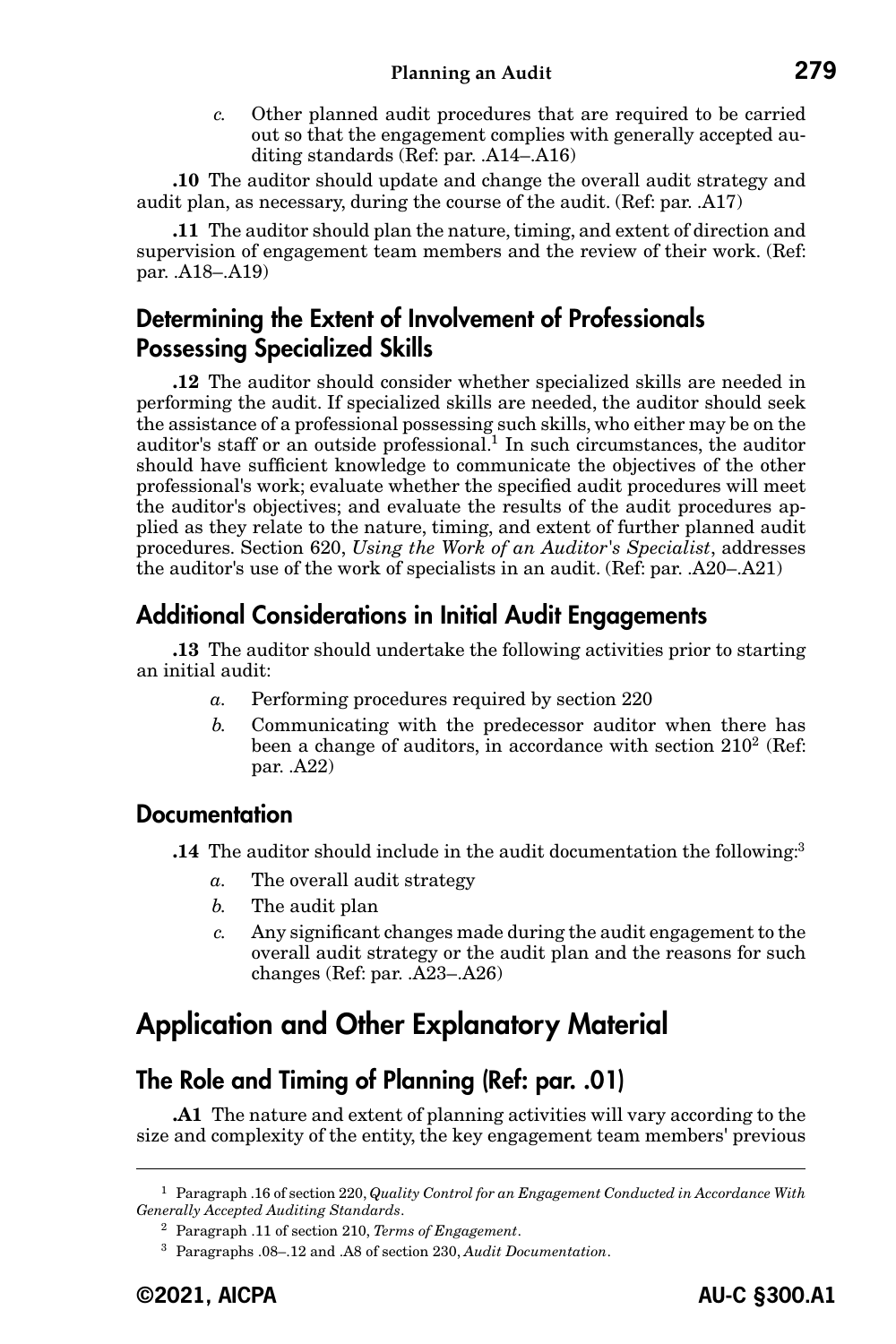experience with the entity, and changes in circumstances that occur during the audit engagement.

**.A2** Planning is not a discrete phase of an audit but rather a continual and iterative process that often begins shortly after (or in connection with) the completion of the previous audit and continues until the completion of the current audit engagement. Planning, however, includes consideration of the timing of certain activities and audit procedures that need to be completed prior to the performance of further audit procedures. For example, planning includes the need to consider, prior to the auditor's identification and assessment of the risks of material misstatement, such matters as the following:

- The analytical procedures to be applied as risk assessment procedures
- A general understanding of the legal and regulatory framework applicable to the entity and how the entity is complying with that framework
- The determination of materiality
- The involvement of specialists
- The performance of other risk assessment procedures

**.A3** The auditor may decide to discuss elements of planning with the entity's management to facilitate the conduct and management of the audit engagement (for example, to coordinate some of the planned audit procedures with the work of the entity's personnel). Although these discussions often occur, the overall audit strategy and the audit plan remain the auditor's responsibility. When discussing matters included in the overall audit strategy or audit plan, care is required in order not to compromise the effectiveness of the audit. For example, discussing the nature and timing of detailed audit procedures with management may compromise the effectiveness of the audit by making the audit procedures too predictable.

## **Involvement of Key Engagement Team Members (Ref: par. .05)**

**.A4** The involvement of the engagement partner and other key members of the engagement team in planning the audit draws on their experience and insight, thereby enhancing the effectiveness and efficiency of the planning process. The engagement partner may delegate portions of the planning and supervision of the audit to other firm personnel.

**.A5** Section 315 requires a discussion among the audit team about the susceptibility of the entity's financial statements to material misstatement.4 This discussion also may include the discussion regarding the risks of material misstatement due to fraud, as required by section 240, *Consideration of Fraud in a Financial Statement Audit*. <sup>5</sup> The objective of this discussion is for members of the audit team to gain a better understanding of the potential for material misstatements of the financial statements resulting from fraud or error in the specific areas assigned to them and to understand how the results of the audit procedures that they perform may affect other aspects of the audit, including the decisions about the nature, timing, and extent of further audit procedures.

<sup>4</sup> Paragraph .11 of section 315, *Understanding the Entity and Its Environment and Assessing the Risks of Material Misstatement*.

<sup>5</sup> Paragraph .15 of section 240, *Consideration of Fraud in a Financial Statement Audit*.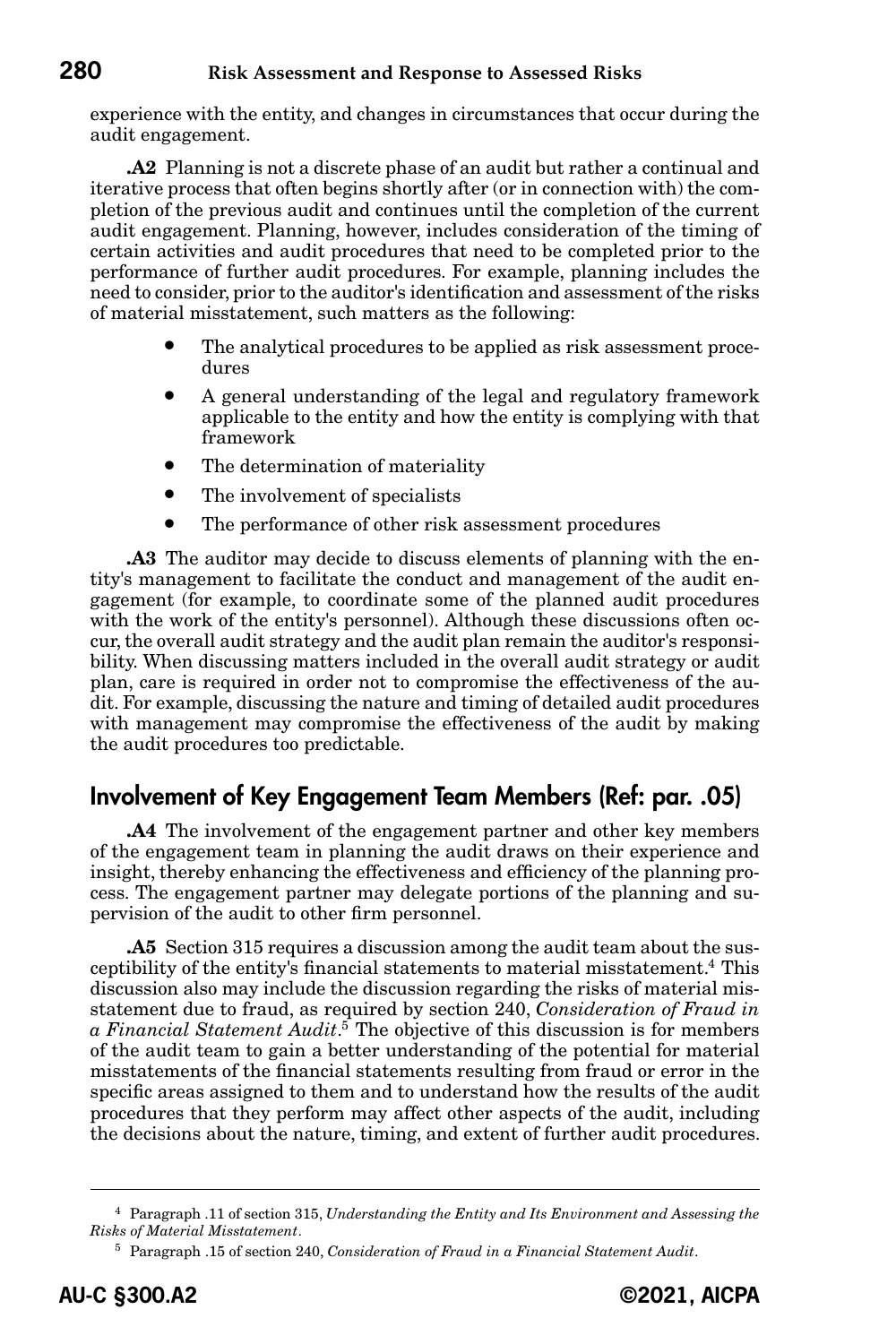## **Preliminary Engagement Activities (Ref: par. .06)**

**.A6** Performing the preliminary engagement activities, which are specified in paragraph .06, at the beginning of the current audit engagement assists the auditor in identifying and evaluating events or circumstances that may adversely affect the auditor's ability to plan and perform the audit engagement.

**.A7** Performing these preliminary engagement activities enables the auditor to plan an audit engagement for which, for example

- the auditor maintains the necessary independence and ability to perform the engagement.
- the auditor has no issues with management integrity that may affect the auditor's willingness to continue the engagement.
- the auditor has no misunderstanding with the entity about the terms of the engagement.

**.A8** The auditor's consideration of client continuance and relevant ethical requirements, including independence, occurs throughout the audit engagement as conditions and changes in circumstances occur. Performing initial procedures on both client continuance and evaluation of relevant ethical requirements (including independence) at the beginning of the current audit engagement means that they are completed prior to the performance of other significant activities for the current audit engagement. For continuing audit engagements, such initial procedures often begin shortly after (or in connection with) the completion of the previous audit.

## **Planning Activities**

#### *The Overall Audit Strategy (Ref: par. .07–.08)*

**.A9** The process of establishing the overall audit strategy assists the auditor to determine, subject to the completion of the auditor's risk assessment procedures, such matters as the following:

- The resources to deploy for specific audit areas, such as the use of appropriately experienced team members for high risk areas or the involvement of specialists on complex matters
- The amount of resources to allocate to specific audit areas, such as the number of team members assigned to observe the inventory count at material locations, the extent of review of component auditors' work in the case of group audits, or the audit budget (in hours) to allocate to high risk areas
- When these resources are to be deployed, such as whether at an interim audit stage or at key cut-off dates
- How such resources are managed, directed, and supervised, such as when team briefing and debriefing meetings are expected to be held, how the engagement partner and manager reviews are expected to take place (for example, on site or off site), and whether to complete engagement quality control reviews

**.A10** The appendix, "Considerations in Establishing the Overall Audit Strategy," lists examples of considerations in establishing the overall audit strategy.

**.A11** Once the overall audit strategy has been established, an audit plan can be developed to address the various matters identified in the overall audit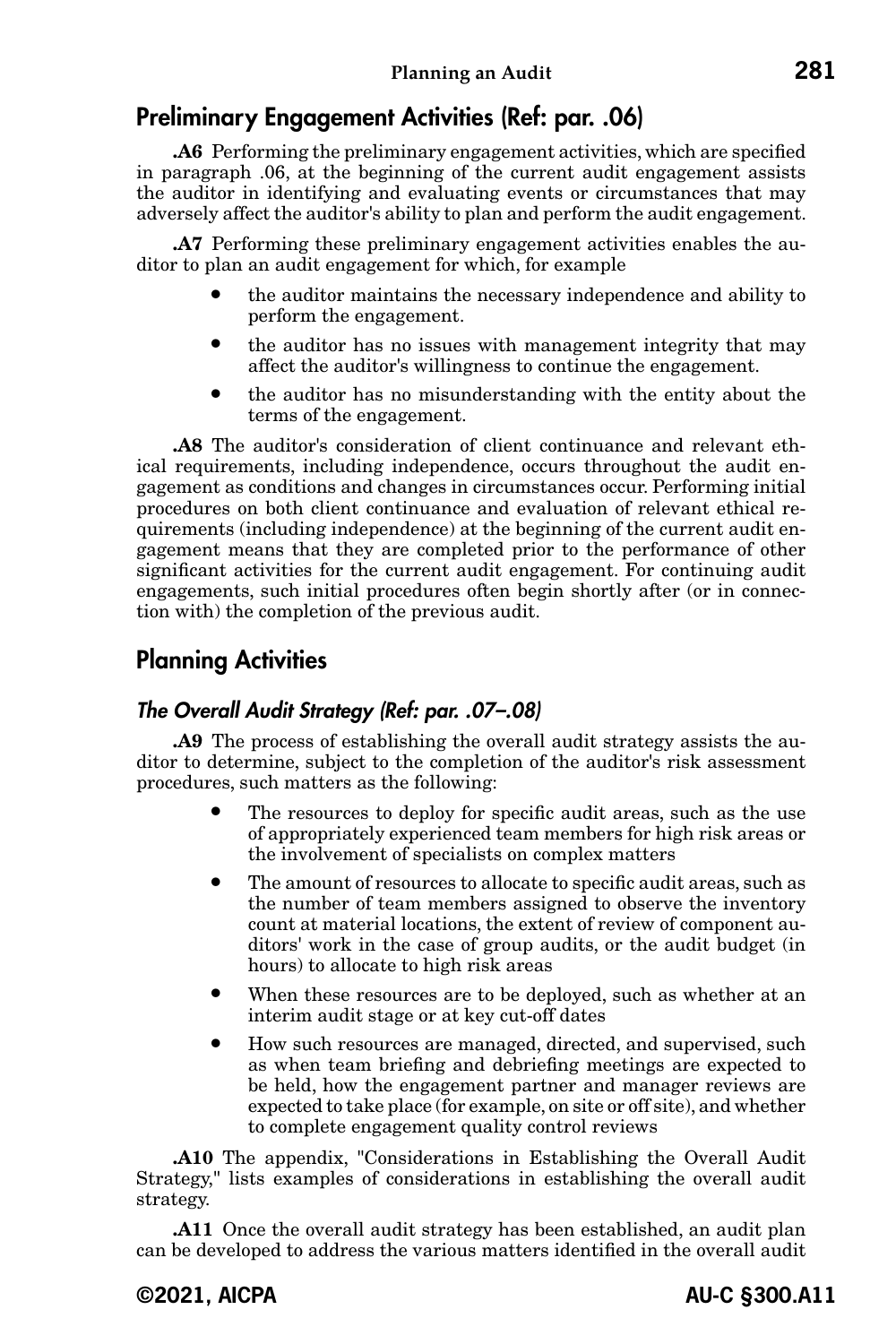#### **282 Risk Assessment and Response to Assessed Risks**

strategy, taking into account the need to achieve the audit objectives through the efficient use of the auditor's resources. The establishment of the overall audit strategy and the detailed audit plan are not necessarily discrete or sequential processes but are closely interrelated because changes in one may result in consequential changes to the other.

#### *Considerations Specific to Smaller, Less Complex Entities*

**.A12** In audits of smaller entities, the entire audit may be conducted by a very small audit team. Many audits of smaller entities involve the engagement partner (who may be a sole practitioner) working with one engagement team member (or without any engagement team members). With a smaller team, coordination of, and communication between, team members is easier. Establishing the overall audit strategy for the audit of a smaller entity need not be a complex or time consuming exercise; it varies according to the size and complexity of the entity, the complexity of the audit, and the size of the engagement team. For example, a brief memorandum prepared at the completion of the previous audit, based on a review of the working papers and highlighting issues identified in the audit just completed, updated in the current period, based on discussions with the owner-manager, can serve as the documented audit strategy for the current audit engagement if it covers the matters noted in paragraph .07.

#### *Communications With Those Charged With Governance*

**.A13** Section 260, *The Auditor's Communication With Those Charged With Governance*, requires the auditor to communicate with those charged with governance an overview of the planned scope and timing of the audit.<sup>6</sup>

#### *The Audit Plan (Ref: par. .09)*

**.A14** The audit plan is more detailed than the overall audit strategy in that it includes the nature, timing, and extent of audit procedures to be performed by engagement team members. Planning for these audit procedures takes place over the course of the audit as the audit plan for the engagement develops. For example, planning of the auditor's risk assessment procedures occurs early in the audit process. However, planning the nature, timing, and extent of specific further audit procedures depends on the outcome of those risk assessment procedures. In addition, the auditor may begin the execution of further audit procedures for some classes of transactions, account balances, and disclosures before planning all remaining further audit procedures.

**.A15** Determining the nature, timing, and extent of planned risk assessment procedures, and further audit procedures, as they relate to disclosures is important in light of both the wide range of information and the level of detail that may be encompassed in those disclosures. Further, certain disclosures may contain information that is obtained from outside of the general and subsidiary ledgers, which may also affect the assessed risks and the nature, timing, and extent of audit procedures to address them. [Paragraph added, effective for audits of financial statements for periods ending on or after December 15, 2021, by SAS No. 134.]

**.A16** Consideration of disclosures early in the audit assists the auditor in giving appropriate attention to, and planning adequate time for, addressing disclosures in the same way as classes of transactions, events, and account balances are addressed. Early consideration may also help the auditor to determine the effects on the audit of the following:

<sup>6</sup> Paragraph .11 of section 260, *The Auditor's Communication With Those Charged With Governance*.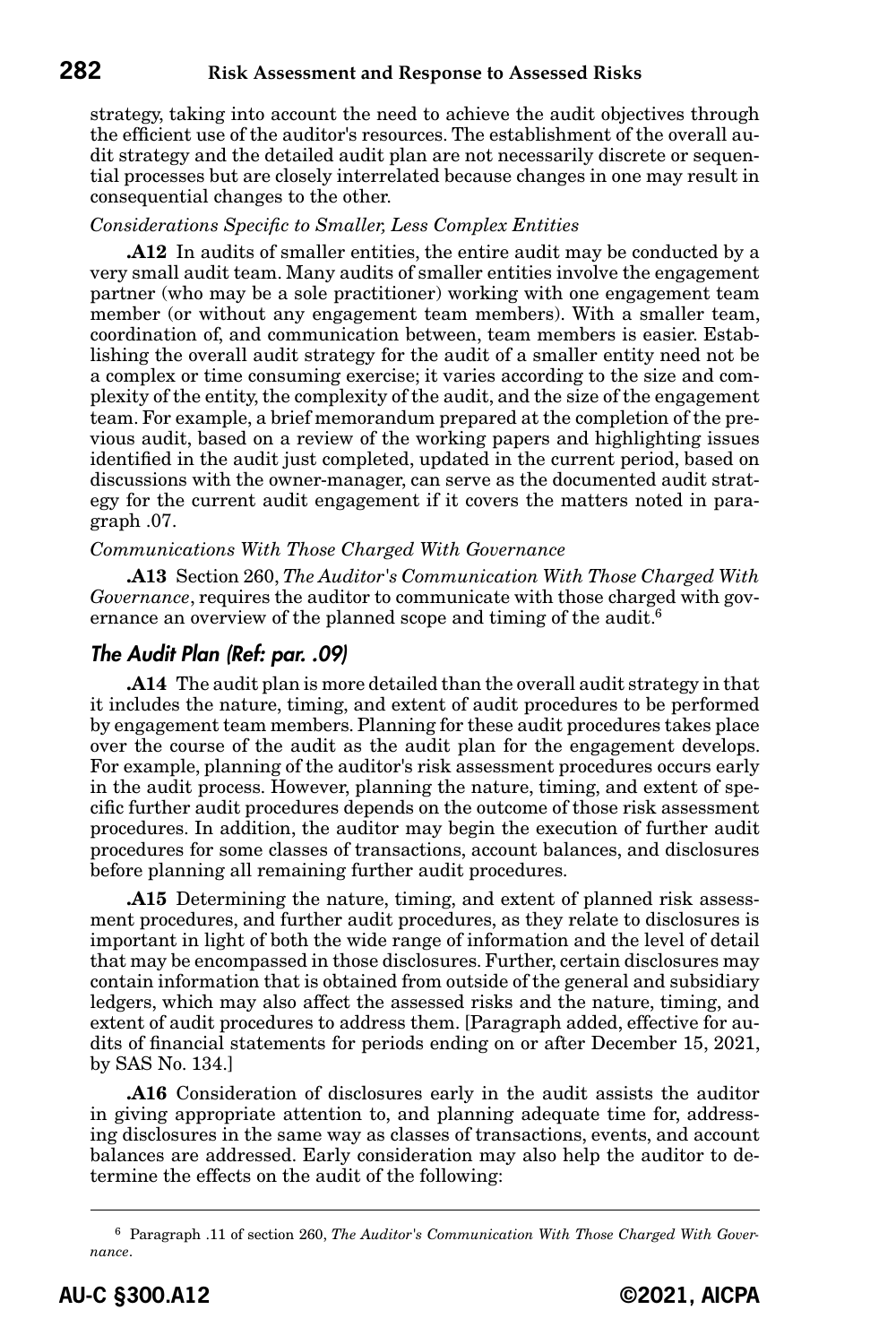- Significant new or revised disclosures required as a result of changes in the entity's environment, financial condition, or activities (for example, disclosures about discontinued operations or a significant business combination)
- Significant new or revised disclosures arising from changes in the applicable financial reporting framework
- The need for the involvement of an auditor's expert to assist with audit procedures related to particular disclosures (for example, disclosures related to pension or other retirement benefit obligations)
- Matters relating to disclosures that the auditor may wish to discuss with those charged with governance7

[Paragraph added, effective for audits of financial statements for periods ending on or after December 15, 2021, by SAS No. 134.]

#### *Changes to Planning Decisions During the Course of the Audit (Ref: par. .10)*

A17 As a result of unexpected events, changes in conditions, or the audit evidence obtained from the results of audit procedures, the auditor may need to modify the overall audit strategy and audit plan and, thereby, the resulting planned nature, timing, and extent of further audit procedures, based on the revised consideration of assessed risks. This may be the case when information comes to the auditor's attention that differs significantly from the information available when the auditor planned the audit procedures. For example, audit evidence obtained through the performance of substantive procedures may contradict the audit evidence obtained through tests of controls. [Paragraph renumbered by the issuance of SAS No. 134, May 2019.]

#### *Direction, Supervision, and Review (Ref: par. .11)*

**.A18** The nature, timing, and extent of the direction and supervision of engagement team members and review of their work vary, depending on many factors, including the following:

- The size and complexity of the entity
- The area of the audit
- The assessed risks of material misstatement (for example, an increase in the assessed risk of material misstatement for a given area of the audit ordinarily requires a corresponding increase in the extent and timeliness of direction and supervision of engagement team members and a more detailed review of their work)
- The capabilities and competence of the individual team members performing the audit work

Section 220 contains further guidance on the direction, supervision, and review of audit work. [Paragraph renumbered by the issuance of SAS No. 134, May 2019.]

#### *Considerations Specific to Smaller, Less Complex Entities*

**.A19** If an audit is carried out entirely by the engagement partner, questions of direction and supervision of engagement team members and review

<sup>7</sup> Paragraph .A13 of section 260. [Footnote added, effective for audits of financial statements for periods ending on or after December 15, 2021, by SAS No. 134.]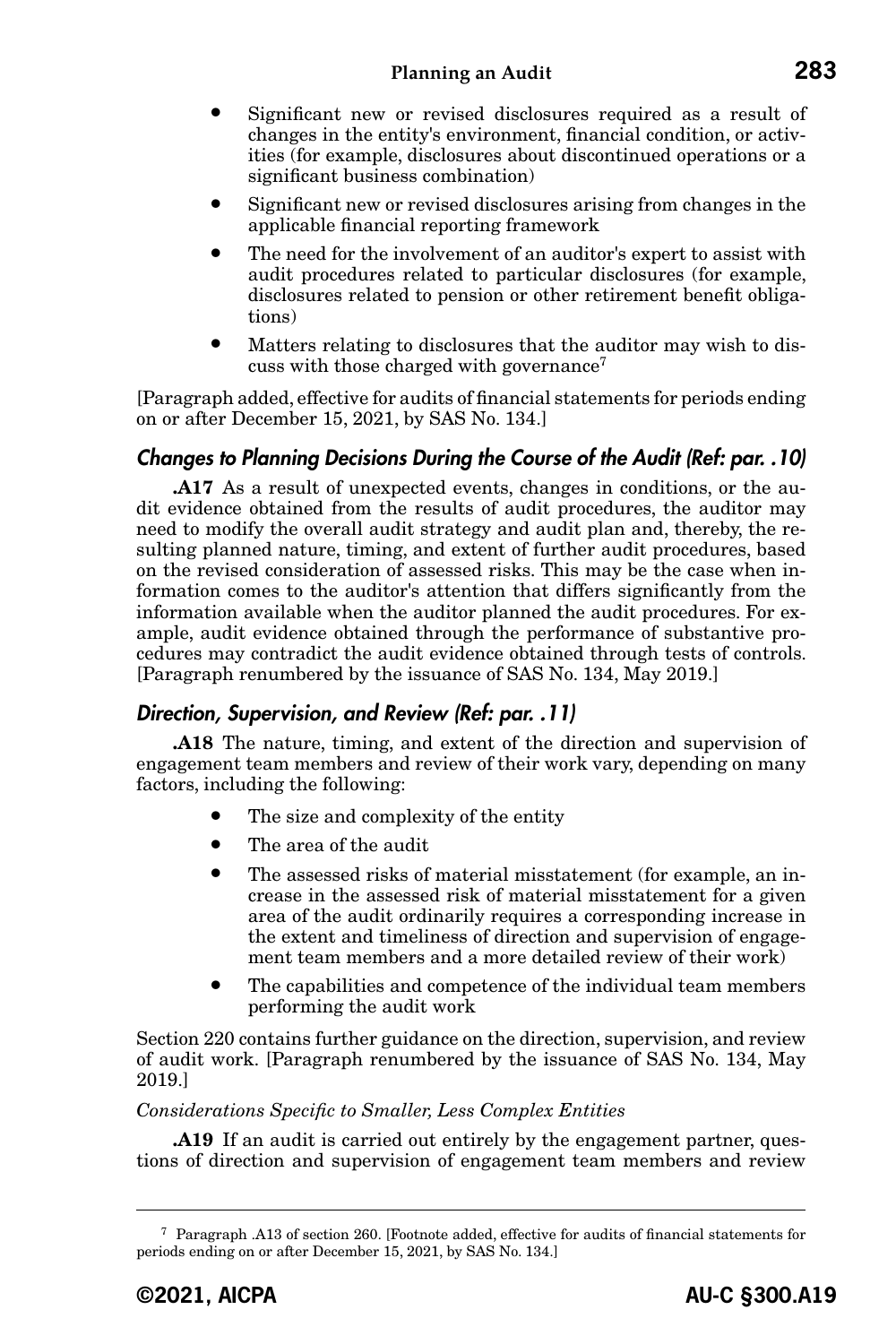#### **284 Risk Assessment and Response to Assessed Risks**

of their work do not arise. In such cases, the engagement partner, having personally conducted all aspects of the work, will be aware of all material issues. Forming an objective view on the appropriateness of the judgments made in the course of the audit can present practical problems when the same individual also performs the entire audit. If particularly complex or unusual issues are involved and the audit is performed by a sole practitioner, it may be desirable to consult with other suitably experienced auditors or the auditor's professional body. [Paragraph renumbered by the issuance of SAS No. 134, May 2019.]

## **Determining the Extent of Involvement of Professionals Possessing Specialized Skills (Ref: par. .12)**

**.A20** An auditor may decide to seek the assistance of a professional with specialized skills necessary to complete various aspects of the engagement. These professionals may include valuation experts, appraisers, actuaries, tax specialists, and IT professionals. For example, the use of professionals possessing IT skills to determine the effect of IT on the audit, understand the IT controls, or design and perform tests of IT controls or substantive procedures is a significant aspect of many audit engagements. In determining whether such a professional is needed on the audit team, the auditor may consider such factors as the following:

- The complexity of the entity's systems and IT controls and the manner in which they are used in conducting the entity's business
- The significance of changes made to existing systems or the implementation of new systems
- The extent to which data is shared among systems
- The extent of the entity's participation in electronic commerce
- The entity's use of emerging technologies
- The significance of audit evidence that is available only in electronic form

[Paragraph renumbered by the issuance of SAS No. 134, May 2019.]

**.A21** Audit procedures that the auditor may assign to a professional possessing IT skills include inquiring of an entity's IT personnel how data and transactions are initiated, authorized, recorded, processed, and reported and how IT controls are designed; inspecting systems documentation; observing the operation of IT controls; and planning and performing tests of IT controls. [Paragraph renumbered by the issuance of SAS No. 134, May 2019.]

## **Additional Considerations in Initial Audit Engagements (Ref: par. .13)**

**.A22** The purpose and objective of planning the audit are the same whether the audit is an initial or recurring engagement. However, for an initial audit, the auditor may need to expand the planning activities because the auditor does not ordinarily have the previous experience with the entity that is considered when planning recurring engagements. For an initial audit engagement, additional matters the auditor may consider in establishing the overall audit strategy and audit plan include the following: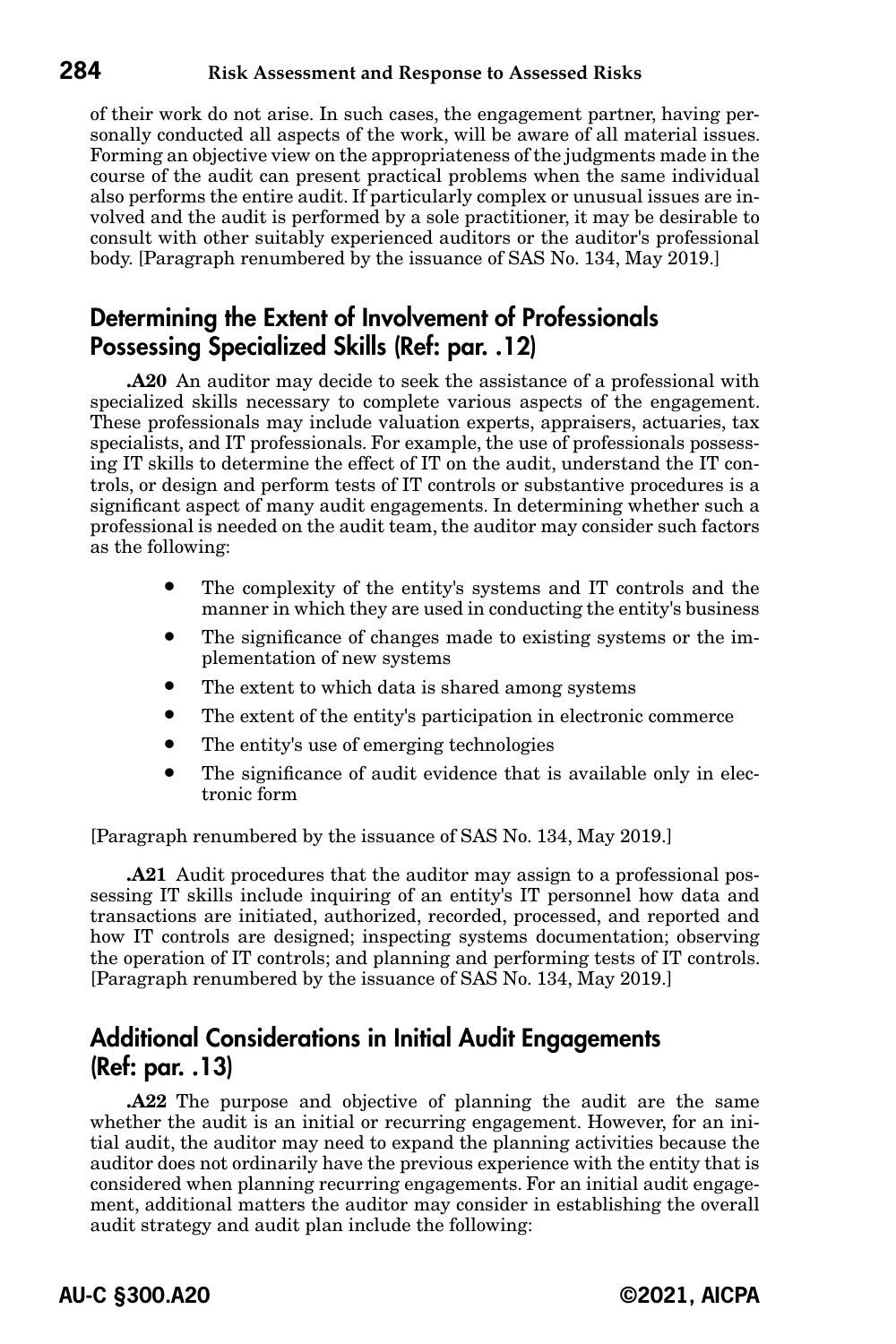- Arrangements to be made with the predecessor auditor (for example, to review the predecessor auditor's working papers [see section 510, *Opening Balances—Initial Audit Engagements, Including Reaudit Engagements*])8
- Any major issues (including the application of accounting principles or auditing and reporting standards) discussed with management in connection with the initial selection as auditor, the communication of these matters to those charged with governance, and how these matters affect the overall audit strategy and audit plan
- The audit procedures necessary to obtain sufficient appropriate audit evidence regarding opening balances (see section 510)9
- Other procedures required by the firm's system of quality control for initial audit engagements (for example, the firm's system of quality control may require the involvement of another partner or senior individual to review the overall audit strategy prior to commencing significant audit procedures or to review reports prior to their issuance)

[Paragraph renumbered by the issuance of SAS No. 134, May 2019.]

## **Documentation (Ref: par. .14)**

**.A23** The documentation of the overall audit strategy is a record of the key decisions considered necessary to properly plan the audit and communicate significant issues to the engagement team. For example, the auditor may summarize the overall audit strategy in the form of a memorandum that contains key decisions regarding the overall scope, timing, and conduct of the audit. [Paragraph renumbered by the issuance of SAS No. 134, May 2019.]

**.A24** The documentation of the audit plan is a record of the planned nature, timing, and extent of risk assessment procedures and further audit procedures at the relevant assertion level in response to the assessed risks. It also serves as a record of the proper planning of the audit procedures that can be reviewed and approved prior to their performance. The auditor may use standard audit programs or audit completion checklists, tailored as needed to reflect the particular engagement circumstances. [Paragraph renumbered by the issuance of SAS No. 134, May 2019.]

**.A25** A record of the significant changes to the overall audit strategy and the audit plan and resulting changes to the planned nature, timing, and extent of audit procedures explain why the significant changes were made and why the overall strategy and audit plan were finally adopted for the audit. It also reflects the appropriate response to the significant changes occurring during the audit. [Paragraph renumbered by the issuance of SAS No. 134, May 2019.]

### *Considerations Specific to Smaller, Less Complex Entities*

**.A26** As discussed in paragraph .A12, a suitable, brief memorandum may serve as the documented strategy for the audit of a smaller entity. For the audit plan, standard audit programs or checklists (see paragraph .A24) drawn

<sup>8</sup> Paragraphs .07 and .A2–.A11 of section 510, *Opening Balances—Initial Audit Engagements, Including Reaudit Engagements*. [Footnote renumbered by the issuance of SAS No. 134, May 2019.] <sup>9</sup> Paragraph .08 of section 510. [Footnote renumbered by the issuance of SAS No. 134, May 2019.]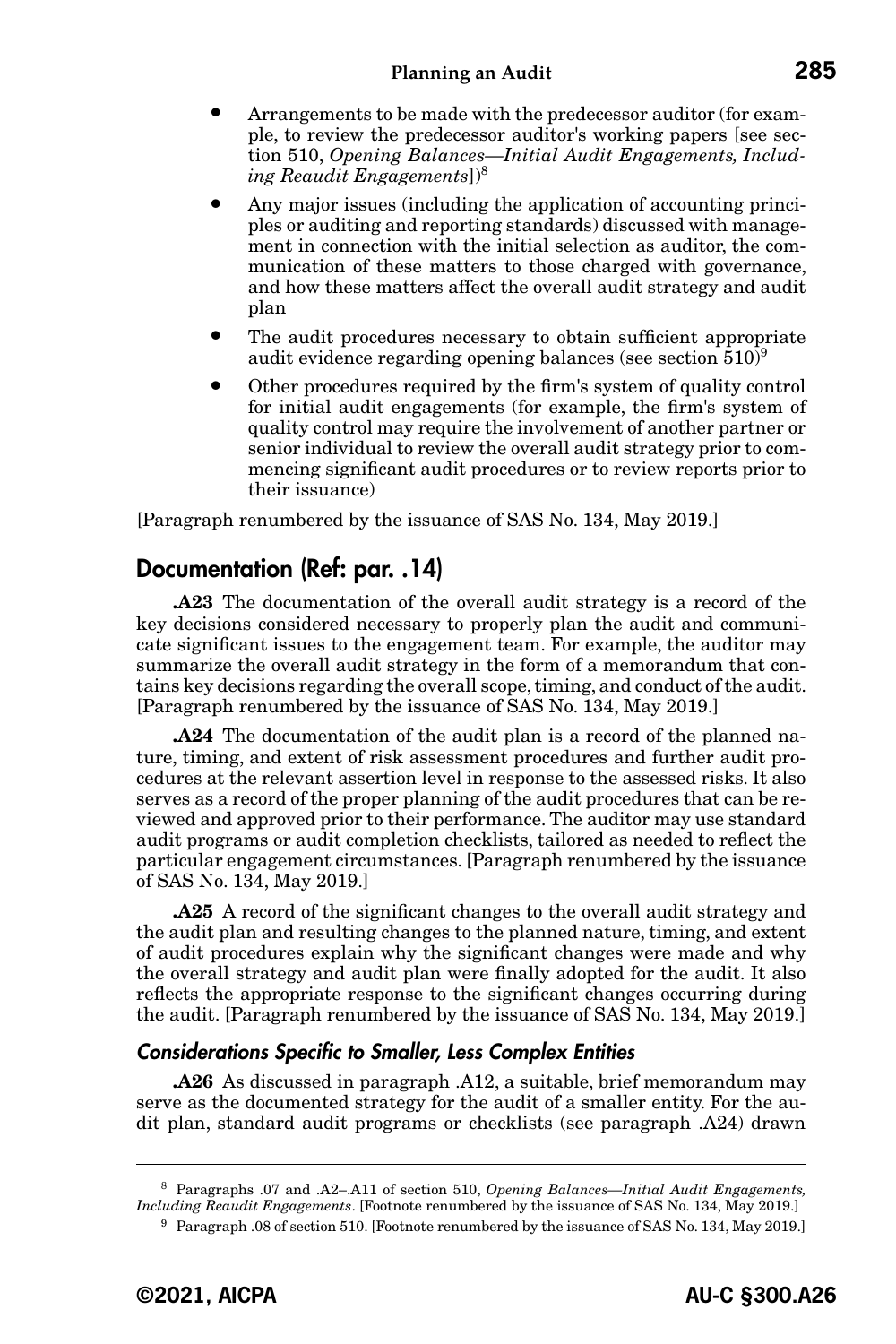up on the assumption of few relevant control activities, which is likely to be the case in a smaller entity, may be used, provided that they are tailored to the circumstances of the engagement, including the auditor's risk assessments. [Paragraph renumbered by the issuance of SAS No. 134, May 2019.]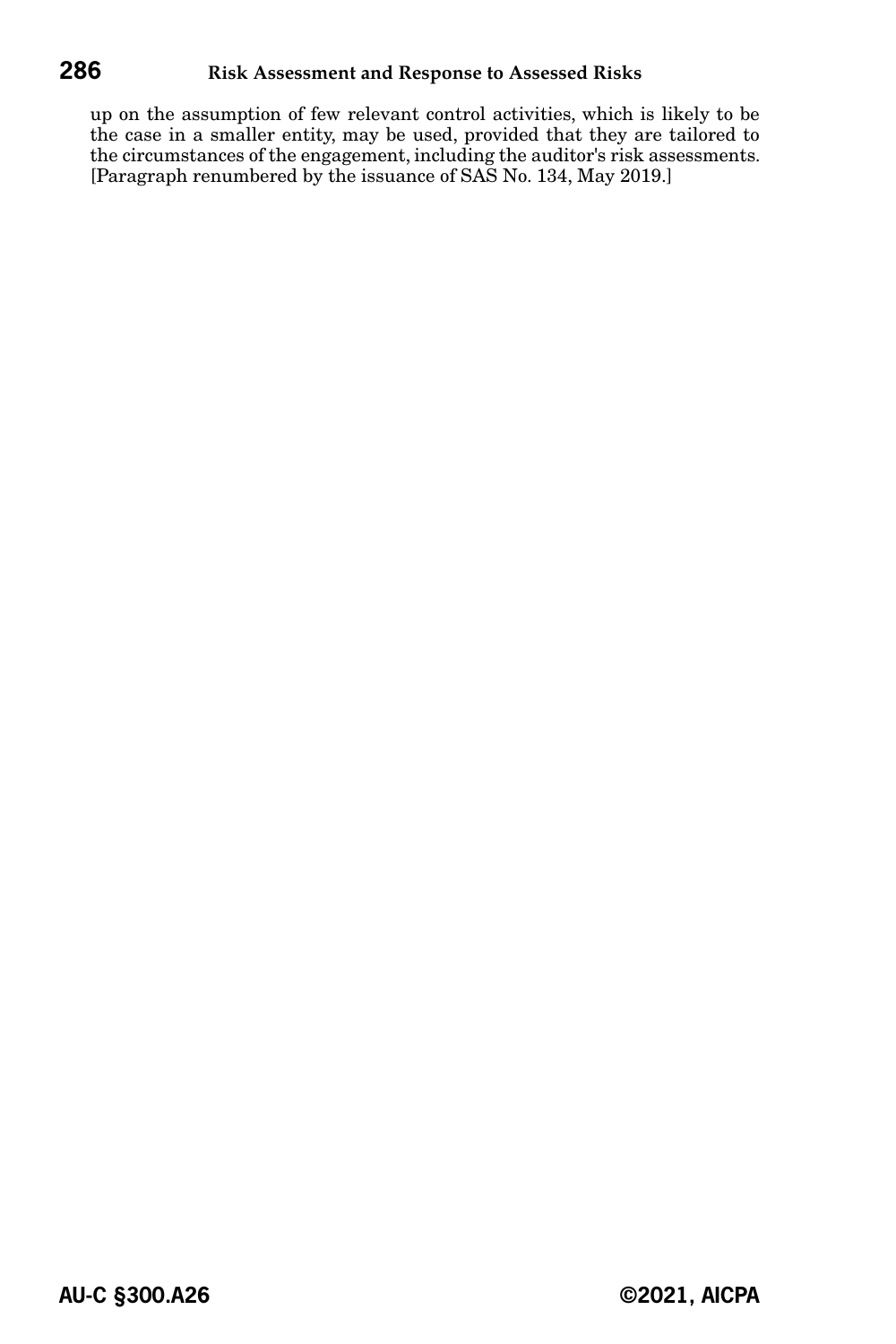**.A27**

## **Appendix — Considerations in Establishing the Overall Audit Strategy (Ref: par. .07–.08 and .A9–.A12)**

This appendix provides examples of matters the auditor may consider in establishing the overall audit strategy. Many of these matters also will influence the auditor's detailed audit plan. The examples provided cover a broad range of matters applicable to many engagements. Although some of the following matters may be required by other AU-C sections, not all matters are relevant to every audit engagement, and the list is not necessarily complete.

## **Characteristics of the Engagement**

The following are some examples of characteristics of the engagement:

- The financial reporting framework on which the financial information to be audited has been prepared, including any need for reconciliations to another financial reporting framework
- Industry specific reporting requirements, such as reports mandated by industry regulators
- The expected audit coverage, including the number and locations of components to be included
- The nature of the control relationships between a parent and its components that determine how the group is to be consolidated
- The extent to which components are audited by other auditors
- The nature of the business divisions to be audited, including the need for specialized knowledge
- The reporting currency to be used, including any need for currency translation for the audited financial information
- The need for statutory or regulatory audit requirements (for example, the Office of Management and Budget Circular A-133, *Audits of States, Local Governments, and Non-Profit Organizations*)
- Whether the entity has an internal audit function and, if so, whether (in which areas and to what extent) the work of the internal audit function can be used in obtaining audit evidence or whether internal auditors can be used to provide direct assistance
- The entity's use of service organizations and how the auditor may obtain evidence concerning the design or operation of controls performed by them
- The expected use of audit evidence obtained in previous audits (for example, audit evidence related to risk assessment procedures and tests of controls)
- The effect of IT on the audit procedures, including the availability of data and the expected use of computer assisted audit techniques
- The coordination of the expected coverage and timing of the audit work with any reviews of interim financial information and the effect on the audit of the information obtained during such reviews
- The availability of client personnel and data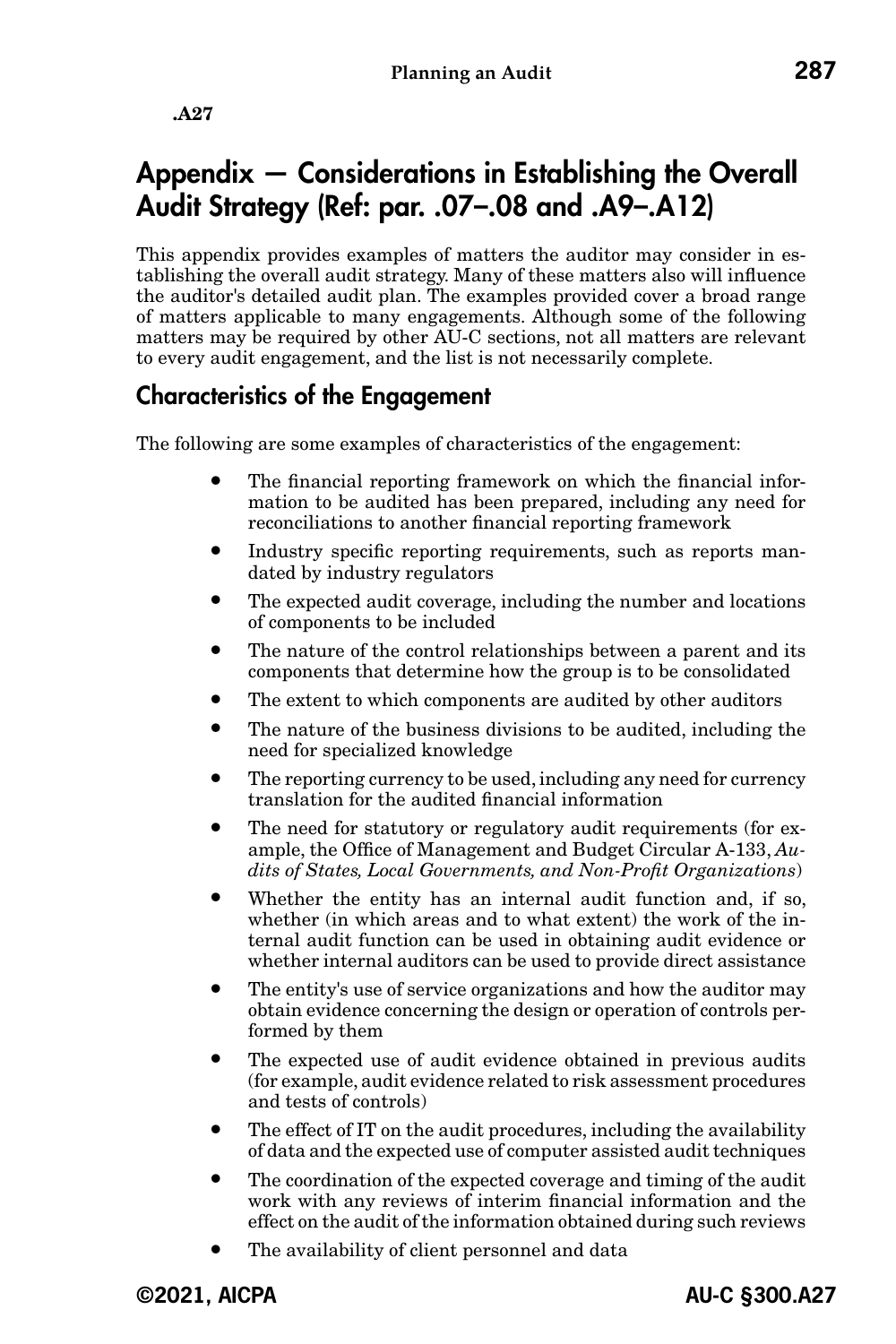## **Reporting Objectives, Timing of the Audit, and Nature of Communications**

The following examples illustrate reporting objectives, timing of the audit, and nature of communications:

- The entity's timetable for reporting, including interim periods
- The organization of meetings with management and those charged with governance to discuss the nature, timing, and extent of the audit work
- The discussion with management and those charged with governance regarding the expected type and timing of reports to be issued and other communications, both written and oral, including the auditor's report, management letters, and communications to those charged with governance
- The discussion with management regarding the expected communications on the status of audit work throughout the engagement
- Communication with auditors of components regarding the expected types and timing of reports to be issued and other communications in connection with the audit of components
- The expected nature and timing of communications among engagement team members, including the nature and timing of team meetings and timing of the review of work performed
- Whether there are any other expected communications with third parties, including any statutory or contractual reporting responsibilities arising from the audit

## **Significant Factors, Preliminary Engagement Activities, and Knowledge Gained on Other Engagements**

The following examples illustrate significant factors, preliminary engagement activities, and knowledge gained on other engagements:

- The determination of materiality, in accordance with section 320, *Materiality in Planning and Performing an Audit*, and, when applicable, the following:
	- The determination of materiality for components and communication thereof to component auditors in accordance with section 600, *Special Considerations—Audits of Group Financial Statements (Including the Work of Component Auditors)*
	- The preliminary identification of significant components and material classes of transactions, account balances, and disclosures
- Preliminary identification of areas in which there may be a higher risk of material misstatement
- The effect of the assessed risk of material misstatement at the overall financial statement level on direction, supervision, and review
- The manner in which the auditor emphasizes to engagement team members the need to maintain a questioning mind and exercise